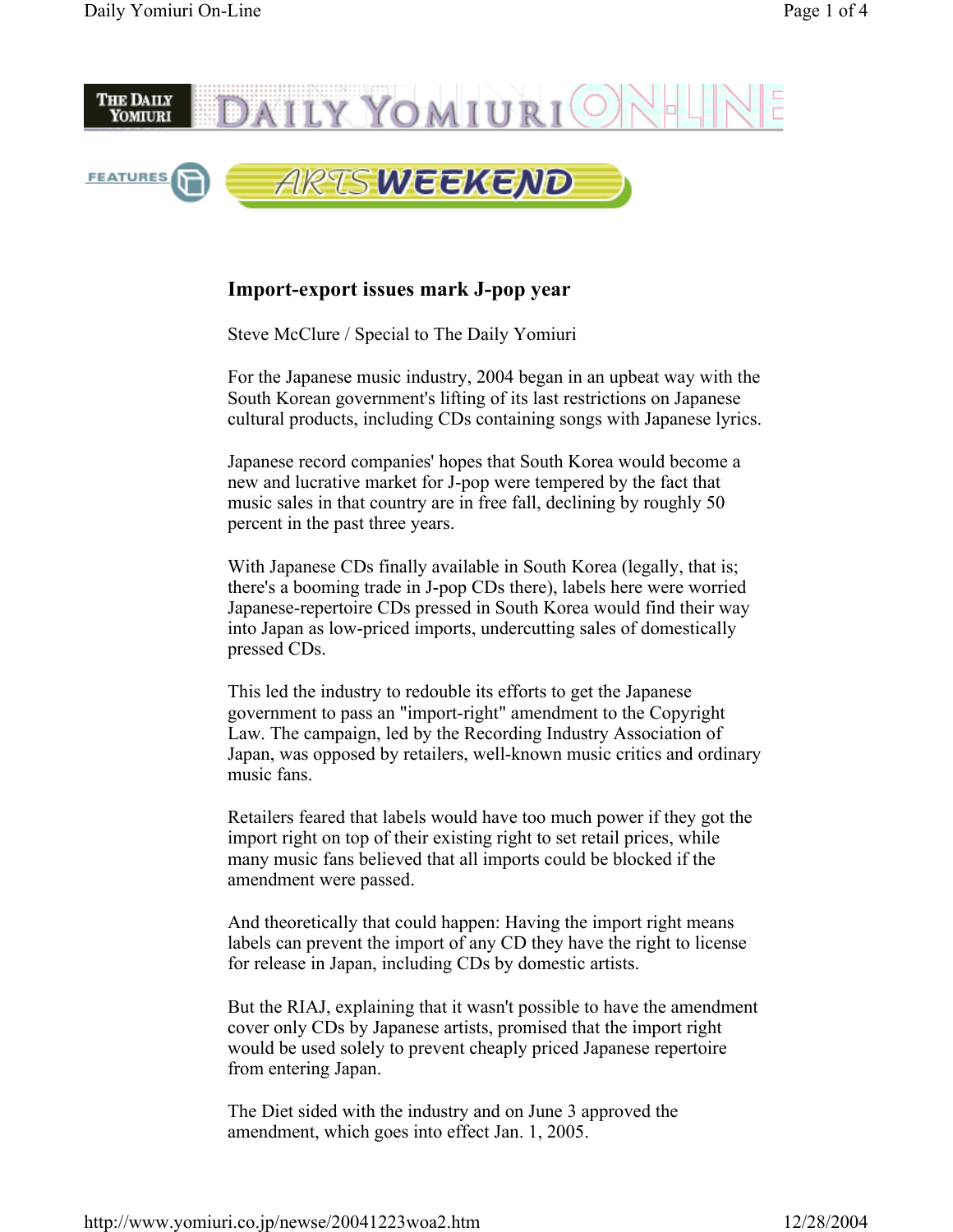One unanswered question is whether Japan's customs service has the manpower to sort through stacks of CDs to see which imports are kosher and which aren't.

Getting the import right enshrined in law was a key victory for RIAJ Chairman and Chief Executive Officer Tom Yoda, who spent close to a year lobbying legislators to get the amendment passed.

But Yoda's triumph was followed by his unexpected ouster as chairman and CEO of Avex, Japan's biggest independent label, in a boardroom coup in early August. Yoda also quit his RIAJ post.

What led to Yoda's downfall was a power game between him and Senior Managing Director Masato "Max" Matsuura, who wanted to concentrate on Avex's core music business. Yoda wanted to expand Avex's activities into areas such as the movie business.

Matsuura quit the company for a couple of days after he failed in an attempt to have the board pass a motion urging that Yoda step down due to "a difference of opinion in management principles."

But several Avex artists--including megaselling Ayumi Hamasaki- backed Matsuura, a hands-on record producer whose creative vision had been complemented by Yoda's business acumen.

The dispute led to a 16 percent fall in Avex's share price on the Tokyo Stock Exchange on Aug. 2. That prompted Yoda to throw in the towel and accept the position of honorary chairman. Matsuura returned to Avex, becoming company president in September.

Another interesting bit of music-biz news this year was the decision by Avex and Sony to phase out copy-protected CDs, which came as welcome news for consumers frustrated by not being able to make copies of their favorite CDs for personal use. The labels apparently realized that copy control wasn't helping to slow down the ongoing decline in CD sales and was simply alienating customers.

CD shipments by the RIAJ's 21 member companies in the 11 months ending Nov. 30 were down 4 percent in volume terms and 5 percent in value from the corresponding period of 2003. Another measure of the recording industry's woes is that as of Dec. 13 no single had yet sold a million copies. The closest was Ken Hirai's "Hitomi o Tojite (With My Eyes Closed)," which, according to trade magazine Oricon, had sold just over 841,000 copies by mid-December.

Other J-pop acts to do well in 2004 included Orange Range, a new band from Okinawa's vibrant music scene, who had a big summer single with the relentless catchy "Locolotion." Two newcomer vocalists, Ayaka Hirahara and Kyogo Kawaguchi, also scored hits this year, proving that despite the industry's doldrums, there's still a wealth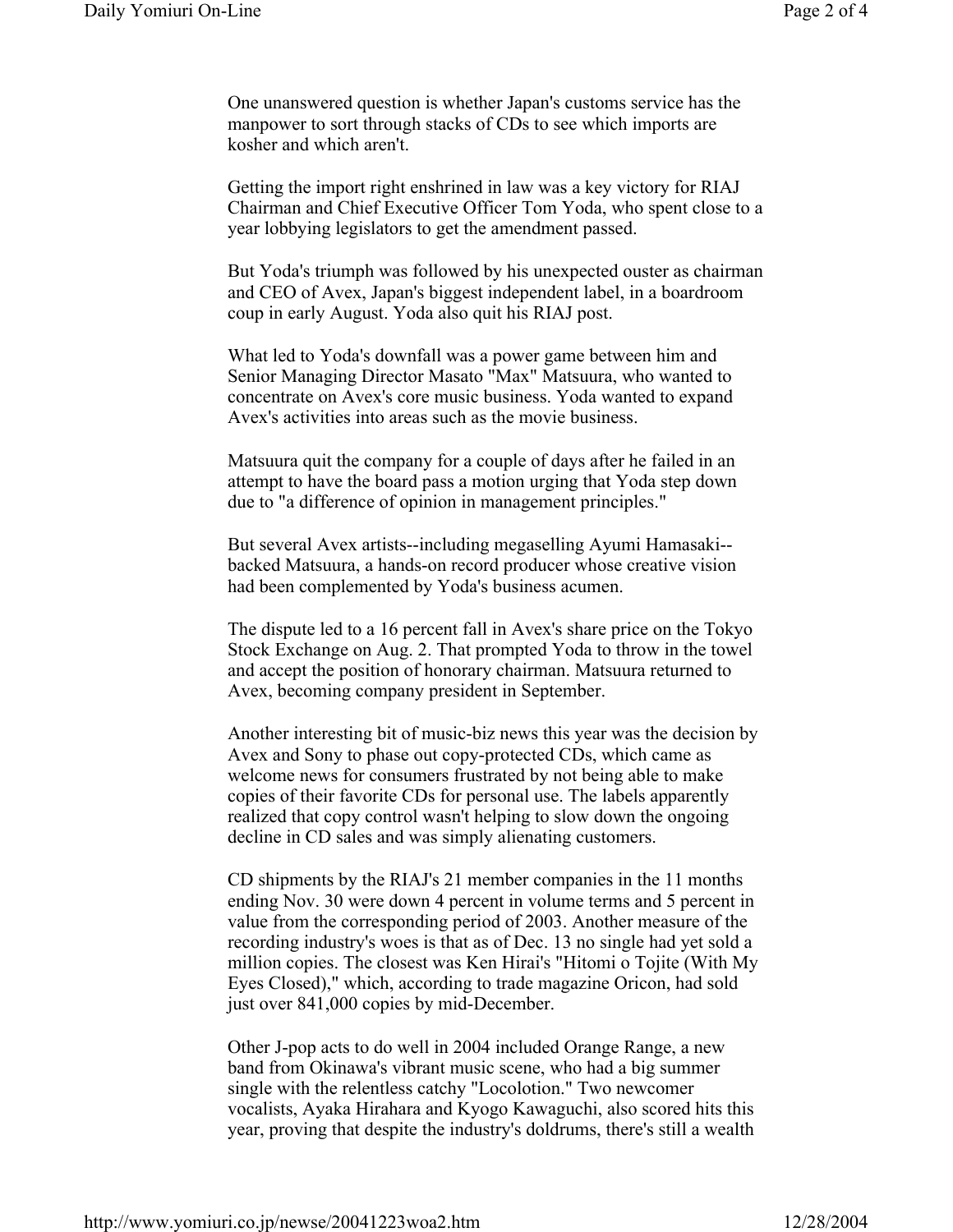of musical talent in Japan.

The year 2004 was a mixed bag for one of J-pop's biggest stars, Hikaru Utada, whose English-language album, Exodus, shipped more than 1.3 million copies. Unfortunately, Exodus didn't do as well in the United States, where it was released Oct. 5. Exodus only made it to No. 160 on the Billboard 200 album chart, while a remix of the single "Devil Inside" reached No. 1 on the Hot Dance Music/Club Play chart.

Why did Exodus flop in the United States? Possible reasons include the media's concentration on the U.S. presidential election; executive changes at Island Def Jam, which released the album in the United States; the fact that it was released in the very competitive fourth quarter; and that there were no live shows to promote Exodus.

Some J-pop acts did have an impact overseas, however, as they piggybacked on increasing international interest in Japanese animation. For example, this year's Pacific Media Expo (PMX), an Asian popculture event held each May in Anaheim, Calif., featured live performances by T.M. Revolution and vocalist Nami Tamaki, while rock band L'Arc-en-Ciel band made its U.S debut on July 31 in front of an audience of 12,000 at the Otakon anime convention in Baltimore, Md.

And in November the Cartoon Network channel launched Hi Hi Puffy AmiYumi, an animated series chronicling the fictional adventures of Epic Japan J-pop duo Puffy (who are known as Puffy AmiYumi in the United States to avoid "confusion" with Sean "Puffy" Combs).

Next year should see the long-anticipated Japanese debut of Apple's online iTunes Music Store, which has yet to launch here despite booming sales here of the company's iPod portable music player.

Microsoft, meanwhile, beat Apple to the punch by introducing a Japanese version of its MSN Music service on Oct. 20 with a selection of some 50,000 tracks provided by 10 major Japanese labels.

Online music sales from services like these, as well as music downloads via mobile phones, may well help the Japanese music business get back on track.

Best-selling singles 2004

1. Ken Hirai--"Hitomi o Tojite"

2. Mr. Children--"Sign"

3. Ayaka Hirahara--"Jupiter"

4. Orange Range--"Hana"